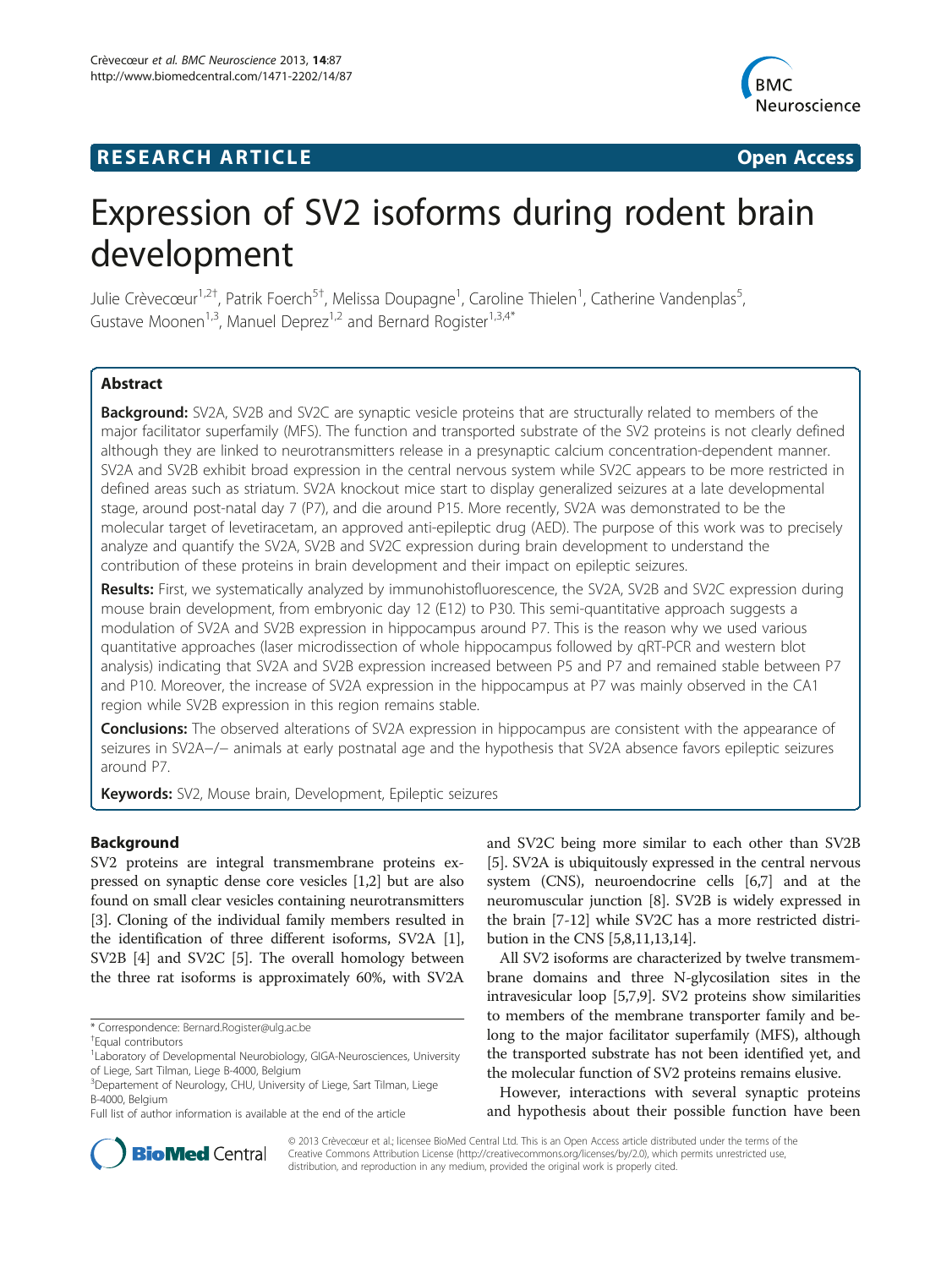<span id="page-1-0"></span>reported. Botulinum Neurotoxin E was shown to interact with glycosilated forms of SV2A and SV2B [[8,15](#page-9-0)]. Moreover, Mahrhold et al. reported that the carboxy-terminal region of SV2C intravesicular domain mediates the Botulinum Neurotoxin A entry leading to its toxic effects [\[16](#page-9-0)].

Several groups suggested a role of SV2 proteins in the regulation of presynaptic calcium concentration [\[17-19](#page-9-0)]. In contrast, other authors have reported that SV2 protein activities are not related to a change in presynaptic calcium [\[20,21](#page-9-0)]. However, there is evidence linking SV2 and calcium given the demonstrated interaction of SV2 with synaptotagmin considered to be the primary calcium sensor triggering calcium-dependent exocytosis [[22-24](#page-9-0)]. More recently, Wan et al. used mouse rod bipolar cell preparations for direct biophysical studies measuring exocytosis and presynaptic calcium concentration in the mammalian central nervous system. In these neurons, SV2B is the main SV2 isoform expressed [\[25,26](#page-9-0)]. As SV2B knockout (KO) mice are viable [[17](#page-9-0)], Wan et al. were able to show in rod cells from SV2B KO animals, an elevation of  $Ca^{2+}$  in nerve terminal both in resting and evoked presynaptic signals. This increase of  $Ca^{2+}$ concentration results in changes in synaptic vesicle dynamics, synaptic plasticity, and synaptic strength.

SV2A, the major isoform in the CNS has been linked with seizures and an epileptic phenotype. SV2A KO animals are characterized by the onset of epileptic seizures in early postnatal stage (postnatal day 7 or P7) leading to death around P15 [\[17,27](#page-9-0)]. Moreover, it appears that SV2A expression decreases during epileptogenesis and chronically epileptic animals [\[28-30\]](#page-9-0) as well as in patients with temporal lobe epilepsy [\[31,32\]](#page-9-0). The therapeutic interest of SV2 proteins has been demonstrated with the antiepileptic drug levetiracetam. Consecutively SV2A was identified as the molecular target of the previously described brainbinding site of levetiracetam [\[27,29\]](#page-9-0). Levetiracetam has a unique activity profile in animal models of seizure and epilepsy, favourable side-effect profile and straightforward pharmacokinetics [[33](#page-9-0)]. Furthermore, brivaracetam, a novel antiepileptic drug (AED) with higher SV2A affinity than levetiracetam [\[34\]](#page-9-0), shows higher potency in several preclinical models of epilepsy [[35](#page-9-0)] and is currently in clinical development [\[36\]](#page-9-0).

In this study, we therefore systematically analyzed the expression of all SV2 isoforms during mouse brain development, to contribute to the understanding of their role during development and the onset of epileptic seizures.

# Results

# Immunohistofluorescence (non quantitative)

A systematic analysis of immunoreactivity for SV2A, SV2B and SV2C in several brain regions at various ages was performed. The results obtained for the selected telencephalic regions are summarized in Table [1](#page-2-0). It was

previously demonstrated that SV2A KO mice started to experience epileptic seizure at P7. Thus, the expression of all SV2 isoforms was analyzed at different key developmental steps, focusing on the developmental period around P7. In grey matter of cortices, SV2A labelling was detectable from embryonic day 14 and reached maximum expression at post-natal day 9 (P9). In olfactory bulb, the signal for SV2A reached a peak at embryonic day 16 (E16) and remained stable in both fascicular and glomerular regions up to postnatal day 30 (P30). In hippocampus, the labelling was detected earlier, at embryonic day 14 (E14) but remained localized in the hilus of *dentatus gyrus* (DG). The signal in DG seemed to decrease transiently around P7 and then increases in this region to reach maximum expression at P10. In the CA1 region, low level of SV2A expression was detectable from P7 to reach maximum levels in older animals (P30). At P7, the signal remained stable in the olfactory bulbs, indicating that the decrease observed around P7 in hippocampus was not due to technical issues related to immunolabelling but truly reflects reduced levels of SV2A in hilus of DG at P7. However, if we consider the growth of these two structures (hippocampus and olfactory bulb), one can also observe a higher expansion of the hippocampus than the olfactory bulb around P7. In sub-cortical nuclei and in pallidal regions, SV2A signal appeared between embryonic day 14 and 16 (E14 and E16) and rapidly reached high expression intensities. In these regions the signal also seemed to decrease around P7 but this decrease was less pronounced than what is observed in hippocampus. The results for the diencephalic, mesencephalic, pontic, bulbar and cerebellar regions are summarized in the Additional files [1](#page-8-0) and [2.](#page-8-0)

#### Quantitative confocal immunofluorescence

An apparent reduction of SV2A immunolabeling was thus observed in hippocampus at P7, which is exactly the period at which SV2A KO mice display epileptic seizures. In order to understand whether reduced SV2A expression in hippocampus – correlating with seizure appearance – was secondary to hippocampal growth which is pronounced at that age, we decided to quantify more precisely the expression of SV2A at post-natal day 5, 7 and 10 (Figure [1](#page-4-0)). In addition, expression of SV2B and SV2C was studied in the same regions (Figure [1](#page-4-0)). First, we used the fluorescence index quantified using confocal microscopy for CA1 region and hilus of DG. As signals for SV2A in olfactory bulbs remained stable from P5 to P10 (Table [1\)](#page-2-0), both signals in CA1 and hilus of DG were normalized using the signal in olfactory bulb to minimize the variation due to the immunolabeling technique itself (Figure [2](#page-5-0)A). SV2A immunohistofluorescence increased gradually in the hilus of DG between post-natal days 5 (P5) and 10 (P10) while in CA1 region, the signal for SV2A increased only between P5 and P7. Albeit statistically significant the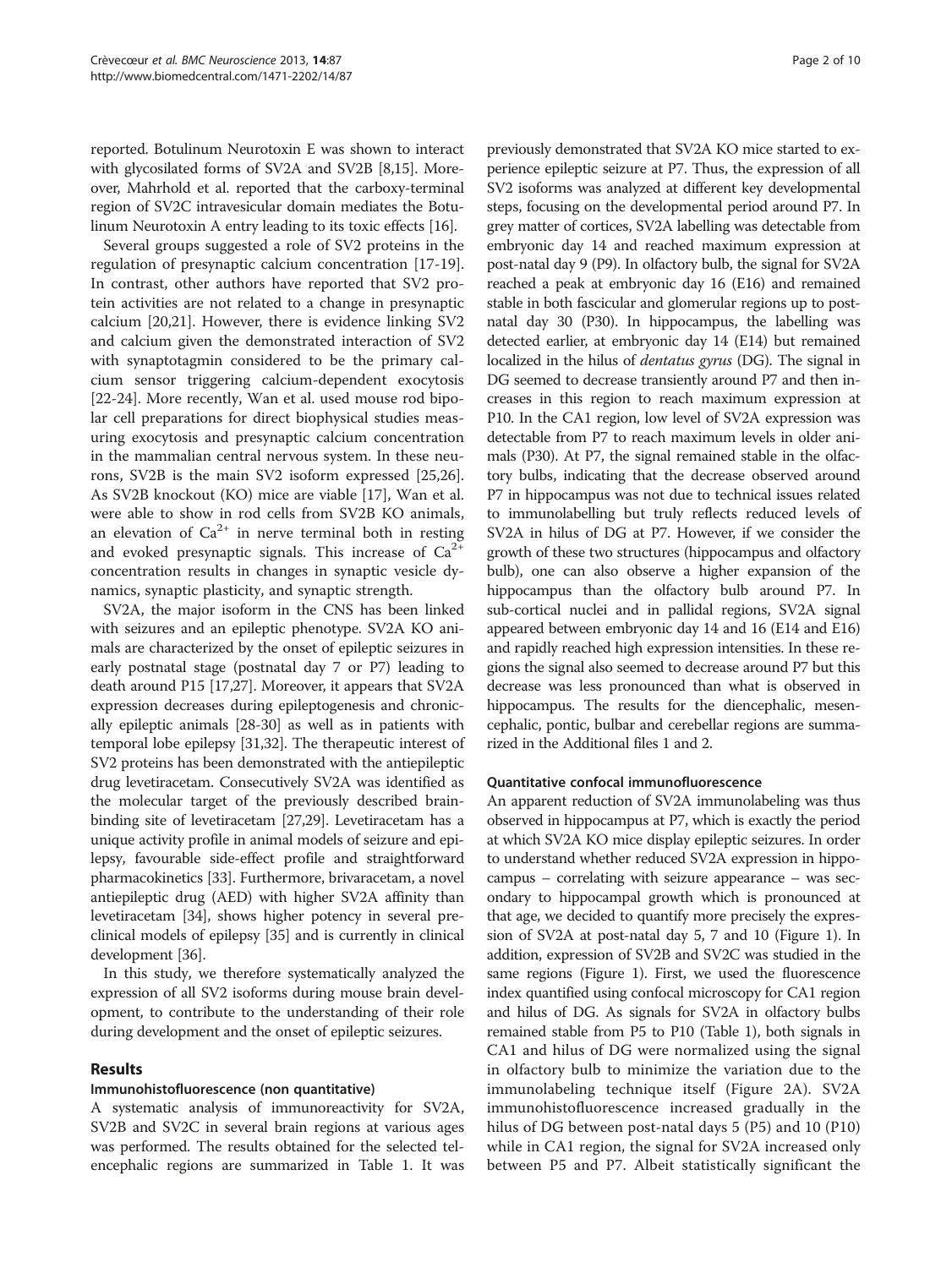| <b>TELENCEPHALIC REGIONS</b>                  | E12                      | E14                      | E16                      | E18                      | P <sub>0</sub>   | <b>P1</b> | P <sub>6</sub> | <b>P7</b>       | P8              | P <sub>9</sub>           | P10             | P <sub>15</sub> | $P$ >/= 30 |
|-----------------------------------------------|--------------------------|--------------------------|--------------------------|--------------------------|------------------|-----------|----------------|-----------------|-----------------|--------------------------|-----------------|-----------------|------------|
| <b>Cerebral Cortex</b>                        |                          |                          |                          |                          |                  |           |                |                 |                 |                          |                 |                 |            |
| Grey matter                                   |                          | $^{++}$                  | $++$                     | $^{++}$                  | $^{++}$          | $++$      | $++$           | $^{++}$         | $++$            | $+++$                    | $++++$          | $++++$          | $++++$     |
| White Matter                                  |                          |                          |                          |                          |                  |           |                |                 |                 |                          |                 |                 |            |
| <b>Olfactory Bulb</b>                         |                          |                          |                          |                          |                  |           |                |                 |                 |                          |                 |                 |            |
| Fascicular region                             |                          |                          | $\! + \!\!\!\!$          | $^{++}$                  | $^{++}$          | $++++$    | $^{+++}$       | $+++$           | $^{+++}$        | $^{+++}$                 | $+++$           | $++++$          | $++++$     |
| Glomerular region                             |                          |                          | $^{+++}$                 | $++++$                   | $++++$           | $++++$    | $^{+++}$       | $++++$          | $++++$          | $++++$                   | $++++$          | $++++$          | $++++$     |
| Hippocampus                                   |                          |                          |                          |                          |                  |           |                |                 |                 |                          |                 |                 |            |
| CA1                                           | $\overline{\phantom{a}}$ | $^{+}$                   |                          | $^{+}$                   |                  |           |                | $\! + \!\!\!\!$ | $\! + \!\!\!\!$ | $^{+}$                   |                 |                 | $++++$     |
| Dentatus Gyrus                                |                          | L,                       | $\overline{a}$           | ÷,                       |                  |           |                |                 | $\overline{a}$  | $\overline{\phantom{a}}$ | ÷,              | ÷,              | $^{+++}$   |
| Hilus of dentatus gyrus (CA4)                 |                          | $+++$                    | $^{+++}$                 | $^{++}$                  | $+++$            | $++++$    | $^{+++}$       | $+$             | $++$            | $++$                     | $+++$           | $++$            | $++++$     |
| Sub-cortical nuclei                           |                          |                          |                          |                          |                  |           |                |                 |                 |                          |                 |                 |            |
| Dorsal Striatum (Caudatus N. and putamen)     | $\overline{\phantom{a}}$ | $++++$                   | $^{++}$                  | $^{++}$                  | $++++$           | $++++$    | $^{+++}$       | $^{++}$         | $^{++}$         | $++++$                   | $+++$           | $^{++}$         | $^{+++}$   |
| Ventral Striatum                              | ÷,                       | L,                       | $\overline{\phantom{m}}$ | $^{++}$                  | $++++$           | $++$      | $^{+++}$       | $^{++}$         | $++++$          | $++++$                   | $^{+++}$        | $^{++}$         | $^{+++}$   |
| Nucleus Accumbens                             |                          | L,                       | $++++$                   | $^{++}$                  | $^{+++}$         | $++$      | $^{++}$        | $^{+}$          | $^{++}$         | $^{++}$                  | $^{+++}$        | $++++$          | $^{+++}$   |
| Septal lateral nucleus                        |                          | $\overline{a}$           | $+++$                    | $++$                     | $+++$            | $+++$     | $+++$          | $\! + \!\!\!\!$ | $++$            | $+$                      | $+++$           | $++$            | $+++$      |
| Septo-fimbrial nucleus                        |                          | $\overline{a}$           | $^{+++}$                 | $^{++}$                  | $^{++}$          | $^{+++}$  | $^{+++}$       | $^{++}$         | $\! + \!\!\!\!$ | $^{+}$                   | $^{+++}$        | $^{++}$         | $^{+++}$   |
| Amygdala                                      |                          | $^{++}$                  | $++++$                   | $++++$                   | $++++$           | $++++$    | $^{+++}$       | $^{+}$          | $++++$          | $++++$                   | $^{+++}$        | $^{++}$         | $^{+++}$   |
| Pallidum                                      |                          |                          |                          |                          |                  |           |                |                 |                 |                          |                 |                 |            |
| Dorsal pallidum                               |                          |                          |                          |                          | $+++$            | $^{+++}$  | $^{+++}$       | $^{++}$         | $^{+++}$        | $^{+++}$                 | $^{+++}$        | $^{++}$         | $^{+++}$   |
| Ventral pallidum                              |                          |                          |                          |                          | $++++$           | $++$      | $^{+++}$       | $^{++}$         | $++$            | $^{+}$                   | $^{+++}$        | $^{++}$         | $^{+++}$   |
| Magno-cellular nucleus                        | ÷                        | ÷                        | $+++$                    | $+++$                    | $^{++}$          | $++++$    | $^{+++}$       | $^{++}$         | $++$            | $^{+}$                   | $^{+++}$        | $^{++}$         | $^{++}$    |
| Posterior Pallidum (stria terminalis nucleus) | $\overline{\phantom{a}}$ | $++$                     | $++++$                   | $^{++}$                  | $+++$            | $++++$    | $^{+++}$       | $^{++}$         | $^{+++}$        | $^{++}$                  | $^{+++}$        | $^{++}$         | $++++$     |
| <b>DIENCEPHALIC REGIONS</b>                   |                          |                          |                          |                          |                  |           |                |                 |                 |                          |                 |                 |            |
| <b>Thalamus</b>                               |                          |                          |                          |                          |                  |           |                |                 |                 |                          |                 |                 |            |
| Polymodal sensory thalamus                    |                          |                          |                          | $\overline{a}$           | $++++$           | $++++$    | $^{++}$        | $^{+}$          | $++++$          | $^{+}$                   | $^{++}$         | $^{++}$         | $^{++}$    |
| Anterior thalamus                             |                          | $++++$                   | $++$                     | $++$                     | $++$             | $++$      | $++$           | $+$             | $+++$           | $++$                     | $++$            | $+++$           | $++$       |
| Lateral thalamus                              |                          |                          | $\overline{\phantom{m}}$ | $^{++}$                  | $^{++}$          | $^{+++}$  | $^{+++}$       | $^{++}$         | $++$            | $\! + \!\!\!\!$          | $^{++}$         | $+ +$           | $^{++}$    |
| Ventral thalamus                              |                          |                          | $\overline{a}$           | $1 + +$                  | $++++$           | $++++$    | $^{+++}$       | $^{++}$         | $^{+++}$        | $^{++}$                  | $^{+}$          | $^{++}$         | $++++$     |
| Intralaminar thalamic nuclei                  |                          |                          | $\overline{a}$           | $\overline{\phantom{a}}$ | $+++$            | $++++$    | $^{+++}$       | $+$             | $++$            | $^{++}$                  | $\! + \!\!\!\!$ | $^{++}$         | $++++$     |
| Habenula                                      |                          |                          | $^{+++}$                 | $^{++}$                  | $^{+++}$         | $^{+++}$  | $^{+++}$       | $^{++}$         | $^{+++}$        | $^{++}$                  | $^{+++}$        | $^{+++}$        | $^{+++}$   |
| Medio-dorsal thalamus                         |                          |                          | $\overline{\phantom{m}}$ | $^{++}$                  | $^{++}$          | $++++$    | $^{++}$        | $\! +$          | $^{+++}$        | $^{+}$                   | $^{++}$         | $^{++}$         | $^{+++}$   |
| Geniculated nuclei                            |                          | $^{+++}$                 | $^{+++}$                 |                          | $^{+++}$         | $^{+++}$  | $^{+++}$       | $^{++}$         | $^{+++}$        |                          | $^{+++}$        | $^{+++}$        | $^{+++}$   |
| Hypothalamus                                  |                          |                          |                          |                          |                  |           |                |                 |                 |                          |                 |                 |            |
| Periventricular region                        | $\overline{\phantom{a}}$ | $\overline{\phantom{a}}$ | $++$                     | $++$                     | $^{+++}$         | $^{+++}$  | $^{+++}$       | $^{+++}$        | $^{+++}$        | $\! + \!\!\!\!$          | $^{+++}$        | $^{+++}$        | $^{+++}$   |
| Arcuetus nucleus                              |                          | L,                       | $^{+++}$                 | $++++$                   | $^{+++}$         | $^{+++}$  | $^{+++}$       | $+$             | $^{+++}$        | $^{++}$                  | $^{+++}$        | $^{+++}$        | $^{+++}$   |
| Paraventricular nucleus                       |                          | $\overline{a}$           | $^{+++}$                 | $++++$                   | $^{+++}$         | $^{+++}$  | $^{+++}$       | $^{++}$         | $^{+++}$        | $+$                      | $++$            | $++++$          | $++$       |
| Paraventricular region                        | $\overline{a}$           | $\overline{a}$           | $^{++}$                  | $++++$                   | $^{+++}$         | $^{+++}$  | $^{+++}$       | $+$             | $^{+++}$        | $^{+}$                   | $++$            | $++$            | $^{+++}$   |
| Pre-optic nucleus                             | $\overline{\phantom{a}}$ | $++++$                   | $+ +$                    | $++$                     | $^{+++}$         | $^{+++}$  | $^{+++}$       | $++$            | $^{+++}$        | $\boldsymbol{+}$         | $^{+++}$        | $^{+++}$        | $^{+++}$   |
| Supra-chiasmatic nucleus                      | $\overline{a}$           |                          | $++$                     | $++$                     | $^{+++}$         | $^{+++}$  | $^{+++}$       | $++$            | $^{+++}$        | $^{++}$                  | $^{+++}$        | $^{+++}$        | $^{+++}$   |
| Medial Hypothalamus                           |                          |                          | $\overline{\phantom{a}}$ | $\overline{\phantom{a}}$ | $\boldsymbol{+}$ | $^{+++}$  | $^{+++}$       | $^{++}$         | $^{+++}$        | $+$                      | $++$            | $^{+++}$        | $^{++}$    |
| Mamillary bodies                              |                          | $\overline{a}$           | $^{++}$                  | $++$                     | $^{+++}$         | $^{+++}$  | $^{+++}$       | $+$             | $^{+++}$        | $++$                     | $^{+++}$        | $^{++}$         | $^{+++}$   |
| <b>MESENCEPHALIC REGIONS</b>                  |                          |                          |                          |                          |                  |           |                |                 |                 |                          |                 |                 |            |
| <b>Sensory Mesencephale</b>                   |                          |                          |                          |                          |                  |           |                |                 |                 |                          |                 |                 |            |
| Inferior colliculus                           |                          |                          | $\overline{\phantom{m}}$ | $^{+++}$                 | $^{+++}$         | $^{+++}$  | $^{+++}$       | $^{+++}$        | $^{+++}$        | $++$                     | $++$            | $^{+++}$        | $^{+++}$   |

<span id="page-2-0"></span>Table 1 Expression levels of SV2A in various telencephalic regions at various ages (embryonic day 12, 14, 16, 18 and post-natal day 0, 1, 6, 7, 8, 9, 10, 15 and 30)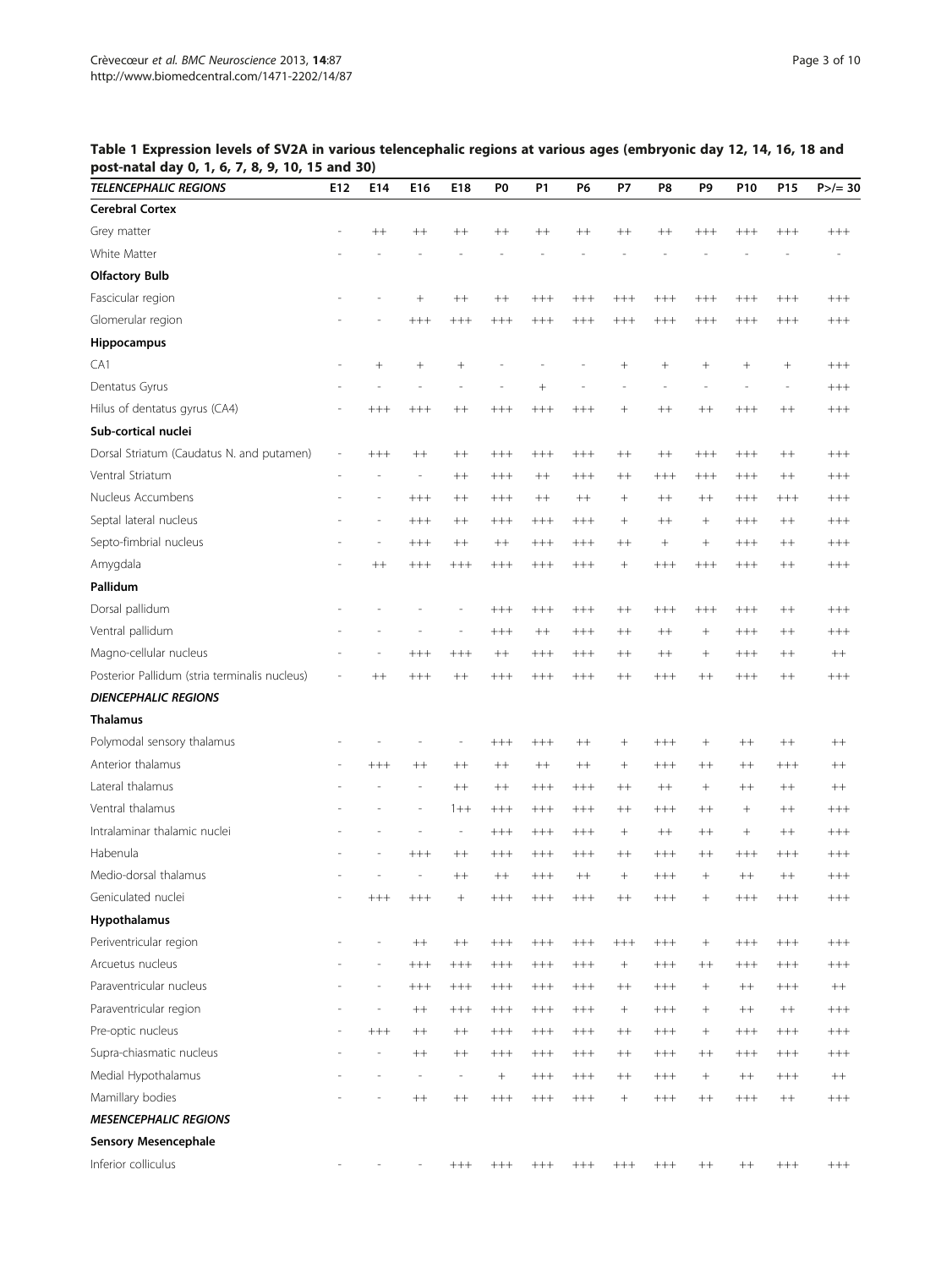# Table 1 Expression levels of SV2A in various telencephalic regions at various ages (embryonic day 12, 14, 16, 18 and post-natal day 0, 1, 6, 7, 8, 9, 10, 15 and 30) (Continued)

| Superior colliculus              | ÷,             |        | $++$                     | $^{++}$                  | $+++$    | $+++$                    | $^{+++}$ | $+++$    | $+++$          | $++$             | $++$     | $++++$   | $++++$   |
|----------------------------------|----------------|--------|--------------------------|--------------------------|----------|--------------------------|----------|----------|----------------|------------------|----------|----------|----------|
| <b>Motor Mesencephale</b>        |                |        |                          |                          |          |                          |          |          |                |                  |          |          |          |
| Substantia nigra                 | ÷              | $++++$ | $++++$                   | $++++$                   | $+++$    | $+++$                    | $^{+++}$ | $^{++}$  | $^{+++}$       | $^{++}$          | $+++$    | $+$      | $++++$   |
| Ventral tegmental area           |                | ÷,     | $++$                     | $+++$                    | $+++$    | $+++$                    | $+++$    | $++$     | $++$           | $^{+++}$         | $+++$    | $++$     | $^{++}$  |
| Peri-aqueducal grey matter       |                |        | $++++$                   | $++++$                   | $++++$   | $++$                     | $^{+++}$ | $++++$   | $^{+++}$       | $^{+++}$         | $^{+++}$ | $^{++}$  | $^{+++}$ |
| Pretectal region                 |                |        | $++++$                   | $++++$                   | $^{+++}$ | $++++$                   | $++++$   | $^{++}$  | $++++$         | $^{+++}$         | $+++$    | $^{++}$  | $^{++}$  |
| Red nucleus                      |                | ÷,     | $+++$                    | $++$                     | $+++$    | $+++$                    | $+++$    | $++$     | $+++$          | $^{+++}$         | $++$     | $++$     | $++++$   |
| Cuneiform nucleus                |                |        | $\overline{\phantom{a}}$ | $\overline{\phantom{0}}$ | $++++$   | $++$                     | $^{+++}$ | $^{++}$  | $^{+++}$       | $^{++}$          | $^{+++}$ | $^{++}$  | $+ +$    |
| Common oculomotor nucleus (III)  |                | $++++$ | $++++$                   | $++++$                   | $++++$   | $++++$                   | $++$     | $++++$   | $++++$         | $\boldsymbol{+}$ | $^{+++}$ | $++++$   | $^{+++}$ |
| Edinger Westphal nucleus         |                |        |                          | $\overline{a}$           | $^{+++}$ | $++++$                   | $^{+++}$ | $^{++}$  | $^{+++}$       | $^{+++}$         | $^{++}$  | $^{++}$  | $++++$   |
| <b>Behavioural Mesencephale</b>  |                |        |                          |                          |          |                          |          |          |                |                  |          |          |          |
| Pedoculo-pontic nucleus          |                |        | $\overline{a}$           | $\overline{\phantom{a}}$ | $^{+++}$ | $^{+++}$                 | $^{+++}$ | $^{+++}$ | $^{+++}$       | $^{+++}$         | $^{+++}$ | $^{+++}$ | $^{+++}$ |
| Raphe nuclei                     |                |        | $++$                     | $++++$                   | $++++$   | $++++$                   | $^{+++}$ | $++++$   | $++$           | $^{+++}$         | $^{++}$  | $++$     | $++++$   |
| <b>PONTIC REGION</b>             |                |        |                          |                          |          |                          |          |          |                |                  |          |          |          |
| Sensory pons                     |                |        |                          |                          |          |                          |          |          |                |                  |          |          |          |
| Lateral lemniscus nucleus        |                |        | $++++$                   | $++++$                   | $++++$   | $++++$                   | $^{+++}$ | $^{++}$  | $^{+++}$       | $^{++}$          | $++++$   | $^{++}$  | $^{+++}$ |
| Superior olivary tractus nucleus |                |        | $+++$                    | $+++$                    | $+++$    | $^{+++}$                 | $^{+++}$ | $+++$    | $+++$          | $++$             | $++$     | $+$      | $\! +$   |
| <b>Motor Pons</b>                |                |        |                          |                          |          |                          |          |          |                |                  |          |          |          |
| Motor nucleus of V               |                | ÷,     | $^{++}$                  | $++$                     | $+++$    | $+++$                    | $+++$    | $+++$    | $+++$          | $+++$            | $+++$    | $+$      | $+++$    |
| Facial nucleus (VII)             |                | $+++$  | $+++$                    | $++++$                   | $++++$   | $++++$                   | $^{+++}$ | $^{++}$  | $^{+++}$       | $++++$           | $^{++}$  | $+$      | $++++$   |
| Dorsal tegmental nucleus         |                |        |                          | $\overline{a}$           | $++++$   | $++$                     | $++++$   | $^{++}$  | $^{++}$        | $^{++}$          | $++++$   |          | $^{+++}$ |
| <b>Behavioural Pons</b>          |                |        |                          |                          |          |                          |          |          |                |                  |          |          |          |
| Raphe nuclei                     |                |        | $++$                     | $+++$                    | $+++$    | $+++$                    | $^{+++}$ | $^{+++}$ | $^{++}$        | $^{+++}$         | $++$     | $++$     | $++++$   |
| <b>BULBAR REGION</b>             |                |        |                          |                          |          |                          |          |          |                |                  |          |          |          |
| Sensory bulb                     |                |        |                          |                          |          |                          |          |          |                |                  |          |          |          |
| Cochlear nucleus                 |                |        | $+++$                    | $+++$                    | $+++$    | $+++$                    | $+++$    | $^{++}$  | $+++$          | $+++$            | $^{+++}$ | $+++$    | $+++$    |
| Cuneus nucleus                   |                |        | $^{+++}$                 | $++++$                   | $+++$    | $++++$                   | $^{+++}$ | $++++$   | $^{+++}$       | $++++$           | $^{+++}$ | $^{++}$  | $+ +$    |
| Solitary tractus nucleus         |                |        | $++++$                   | $++++$                   | $++++$   | $++++$                   | $^{++}$  | $^{++}$  | $++++$         | $++$             | $^{++}$  | $^{++}$  | $^{+++}$ |
| Motor bulb                       |                |        |                          |                          |          |                          |          |          |                |                  |          |          |          |
| Ambiguus nucleus                 |                | $+++$  | $+++$                    | $+++$                    | $+++$    | $+++$                    | $+++$    | $^{++}$  | $+++$          | $+++$            | $+++$    | $++$     | $++++$   |
| Dorsal nucleus of vagal nerve    |                |        | $^{+++}$                 | $^{+++}$                 | $^{+++}$ | $^{+++}$                 | $^{+++}$ | $^{++}$  | $^{+++}$       | $^{+++}$         | $^{+++}$ | $^{++}$  | $^{++}$  |
| Inferior olivary complex         |                |        | $++$                     | $++++$                   | $++++$   | $++++$                   | $^{+++}$ | $^{++}$  | $+++$          | $++$             | $++$     | $^{++}$  | $^{++}$  |
| Vestibular nucleus               |                | $+++$  | $+++$                    | $+++$                    | $+++$    | $+++$                    | $+++$    | $^{++}$  | $^{+++}$       | $^{++}$          | $++++$   | $^{++}$  | $++++$   |
| Hypoglosse nucleus               | $\overline{a}$ | $++++$ | $++++$                   | $++++$                   | $++++$   | $++++$                   | $^{+++}$ | $++++$   | $^{+++}$       | $^{++}$          | $^{++}$  | $^{++}$  | $++++$   |
| <b>CEREBELLUM</b>                |                |        |                          |                          |          |                          |          |          |                |                  |          |          |          |
| Cerebellar cortex                |                |        |                          |                          |          |                          |          |          |                |                  |          |          |          |
| Molecular layer                  |                |        |                          | $\overline{\phantom{a}}$ | $^{+++}$ | $+++$                    | $+++$    | $++++$   | $^{+++}$       | $++++$           | $+++$    | $^{+++}$ | $++++$   |
| Purkinje cells layer             |                |        | $\overline{a}$           | $++++$                   | $++++$   | $++++$                   | $^{+++}$ | $++++$   | $^{+++}$       | $++++$           | $^{+++}$ | $^{+++}$ | $^{+++}$ |
| Internal granular layer          |                |        |                          |                          | L.       | $\overline{\phantom{a}}$ | ÷,       | ÷,       | $\overline{a}$ | $\overline{a}$   | L,       |          |          |
| Cerebellar nuclei                |                |        |                          |                          |          |                          |          |          |                |                  |          |          |          |
| Dentatus nucleus                 | ÷,             | ÷,     | $\overline{a}$           | $++$                     | $^{+++}$ | $^{+++}$                 | $^{+++}$ | $++++$   | $^{+++}$       | $++++$           | $^{+++}$ | $++$     | $^{++}$  |
| Fastigial nucleusl               |                |        |                          | $^{+++}$                 | $^{+++}$ | $^{+++}$                 | $^{+++}$ | $^{+++}$ | $^{+++}$       | $^{+++}$         | $^{+++}$ | $^{+++}$ | $^{+++}$ |

The level of immunohistofluorescence has been evaluated based of the signal intensity in four classes : - for no labelling, +, ++ and +++ for respectively low, medium and intense fluorescence and brightness.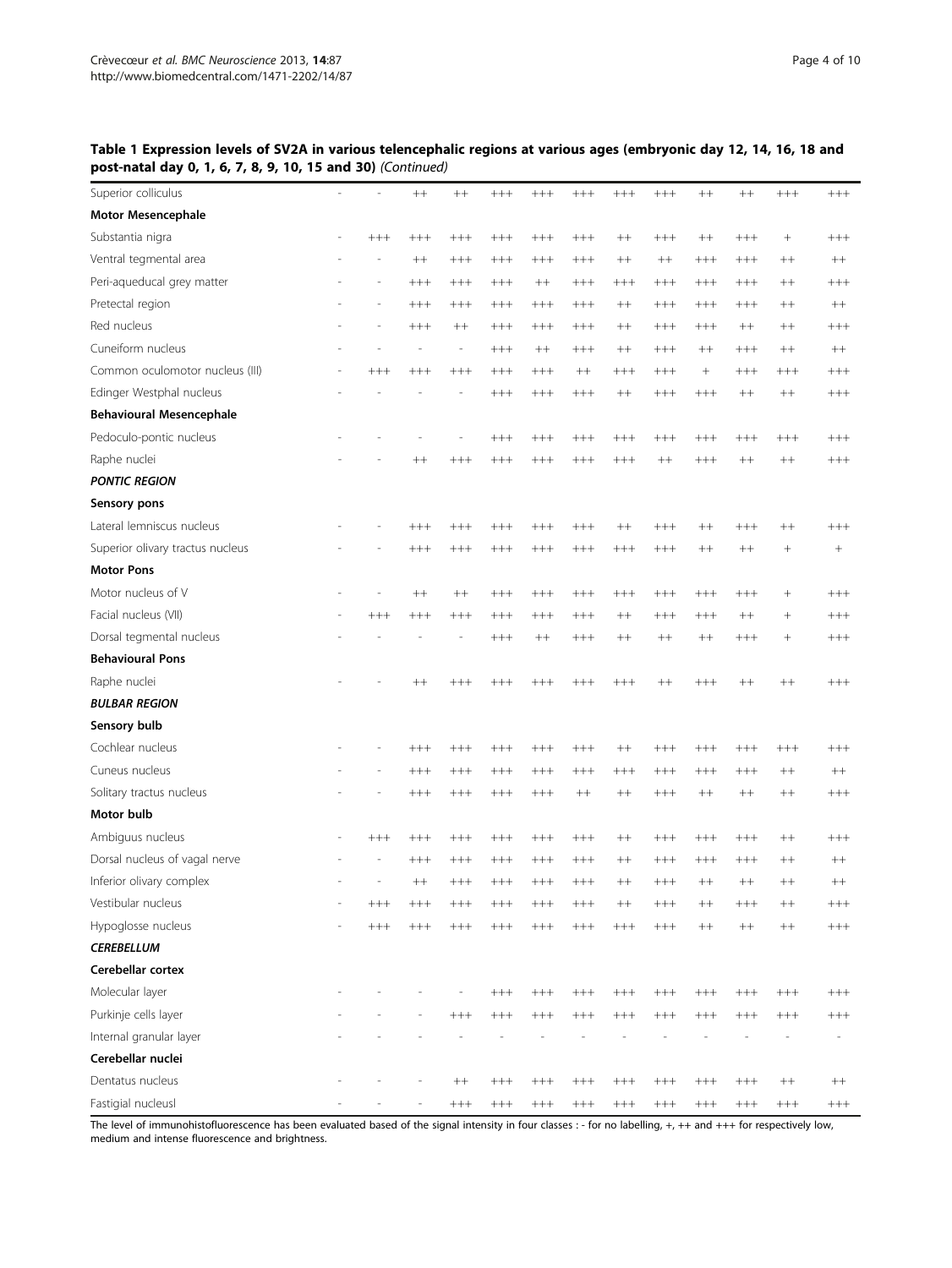<span id="page-4-0"></span>

level of increase in the CA1 was substantially lower than the one observed in the hilus of DG. In contrast, the SV2B signal was not altered during this period both in CA1 and in the hilus of DG. Finally, SV2C was not detected in the hippocampus at these three ages but expression was confirmed in striatum (data not shown). Therefore, the results obtained by quantified confocal microscopy for SV2A in hippocampus did not support the decrease of SV2A which was first suspected using a non-quantified approach.

#### Laser microdissection and quantitative Western blot

We further used quantitative western blot to determine levels for SV2A and SV2B at P5, P7 and P10. Hippocampus and olfactory bulbs were microdissected and proteins were extracted, quantified and analyzed by western blot using actin as reference for normalization between samples (Figure [2B](#page-5-0)). Both SV2A and SV2B expression increased between P5 and P7 in the entire hippocampus and remained stable between P7 and P10. In contrast, SV2A and SV2B expression in olfactory bulbs remained constant between P5 and P7 but significantly increased between P7 and P10. SV2C was expressed at very low level in hippocampus (data not shown) and olfactory bulbs (Figure [2B](#page-5-0)). In the striatum, where this isoform is highly abundant, an increase was observed between P7 and P10. These data correlated with the results obtained using qRT-PCR on mRNA extracted from hippocampus: SV2A mRNA levels expressed in the hippocampus showed a significant increase between P5 and P7 and P10 respectively. Similarly a significant increase of SV2B mRNA level was detected in the hippocampus at P10 and P7 relative to mRNA quantified at P5. In contrast, the SV2C mRNA expression was not altered and remained stable albeit at a substantially lower level relative to SV2A and SV2B at all time points (Figure [2](#page-5-0)C). Protein levels measured by western blot and mRNA data analyzed by qPCR were consistent for majority of time points and hippocampal sub-regions except for the increase of SV2B mRNA levels in the whole hippocampus between P7 and P10 with only a limited increases for SV2B protein expression in western blot.

To quantitatively assess expression of SV2 isoforms at P5, P7 and P10 in CA1 and hilus of DG of the hippocampus, laser-microdissection was performed. The proteins were extracted and western blotting signals were quantified (Figure [3\)](#page-6-0). Using quantitative western blotting, we confirmed that in the hilus of DG, SV2A expression increased between P5 and P7 and between P7 and P10, albeit statistical not significant for the earlier timepoint. In the CA1 region of the hippocampus, the intensity of SV2A signal increased between P5 and P7 and remained stable at P10. For SV2B, an increase of expressed protein was detected in the hilus of DG between P5 and P7 and between P7 and P10. In the CA1 region, SV2B protein level increased between P5 and P10 but no significant difference between P5 and P7 as well as P7 and P10 was detected.

#### **Discussion**

Our study focuses on the expression of the three SV2 protein isoforms in the mouse developing brain from embryonic day 12 (first differentiated neurons) to post-natal day 30 (P30). We analyzed several regions in the central nervous system, focusing the analysis of the SV2 protein expression in telencephalic regions given the relationships of SV2A with epilepsy. Interestingly, non quantitative immunofluorescence suggests a decrease of the SV2A signal in the hippocampus around P7 which is precisely the age at which epileptic seizures are observed in SV2A KO mice. A decrease of the SV2A signal was also observed using this semi-quantitative approach at P7 in various telencephalic regions (sub-cortical nuclei and pallidum), including the thalamus, as well the hypothalamus, the mesencephalon in the pontic and the bulbar regions suggesting potentially a technical reason for this reduction. However, this technical problem is unlikely as the decreased SV2A signal at P7 was not observed in other brain regions such as olfactory bulbs or in the cortical grey matter. Interestingly, the growth of all these telencephalic structures are characterized by a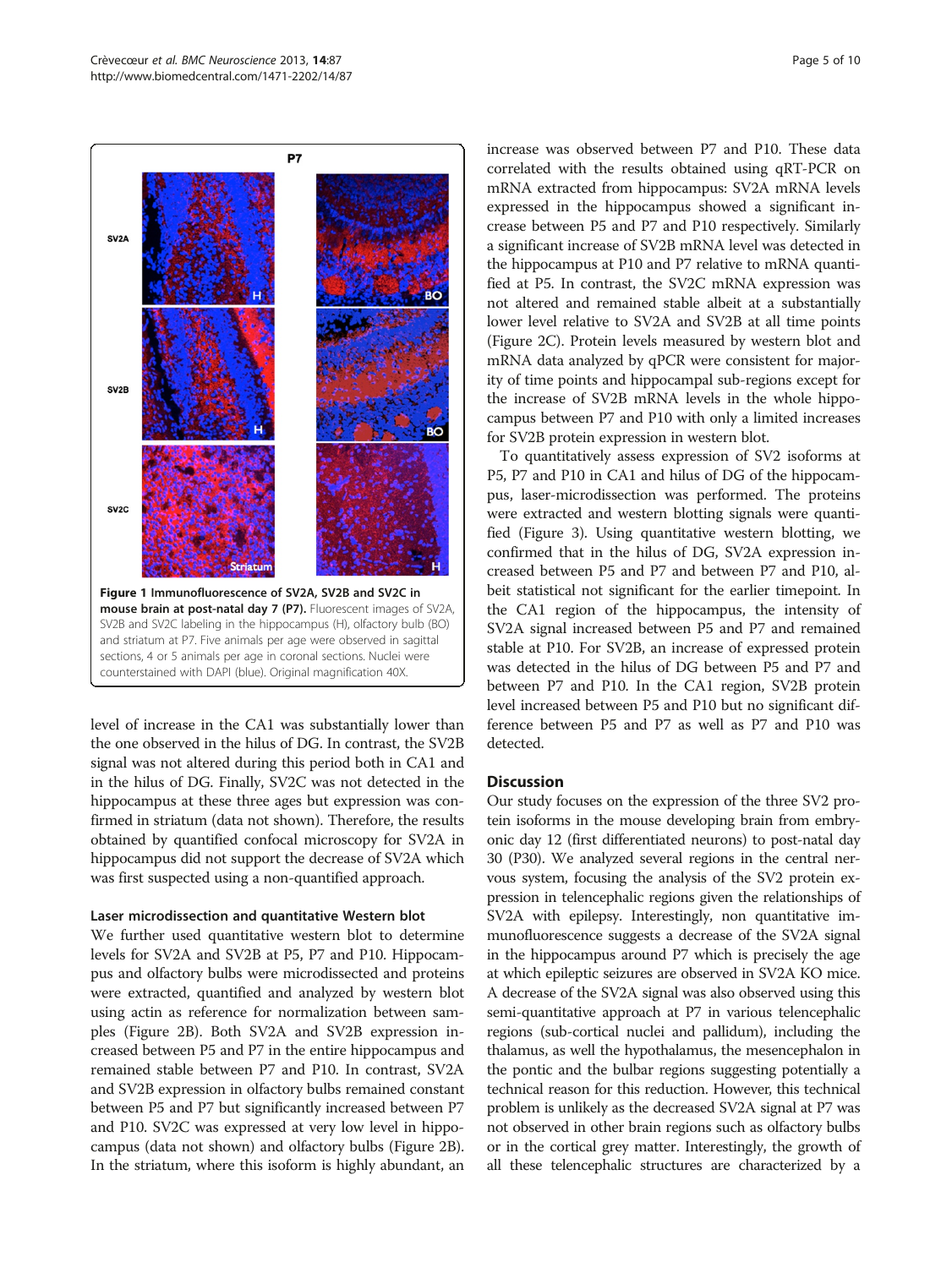<span id="page-5-0"></span>



rapid expansion at P7 given the myelinogenesis which takes place at that age [\[37\]](#page-9-0). For this reason, we performed a precise quantification of the SV2A protein and mRNA expression levels in various hippocampal regions around P7. This precise quantification did not confirm the apparent reduction of SV2A at P7 observed by immunohistology. Similarly, a systematic analysis of SV2B expression in various brain regions by the same methodological approach gave similar results: an apparent decreased expression of SV2B in hippocampus around P7 (data not shown) which was not confirmed by the quantitative SV2B expression measurements. Thus, we believe that this decrease in SV2A and in SV2B expression which is apparent for hippocampus, is a consequence of a phenomenon which is not related to the SV2A or SV2B expression per se but rather to the enlargement and growth of tissue as myelin appears at that age in these various mouse brain regions [[37\]](#page-9-0), potentially affecting the semi-quantitative immunohistological read out suggesting a decrease in SV2A or SV2B expression.

A more precise quantification of SV2A, SV2B and SV2C in whole hippocampus showed an increase in the expression of SV2A and SV2B between P5 and P7, and a stabilization between P7 and P10, while SV2C showed low expression at P5, P7 and P10. Majority of the protein quantification data were confirmed by mRNA measurements using qPCR indicating elevated levels for SV2A and SV2B at later stages except for SV2B mRNA which was increased between P7 and P10. The increase of SV2A expression in the hippocampus observed by confocal microscopy measurements, between P5 and P7 seems to be restricted exclusively to the CA1 region. Indeed, we confirmed a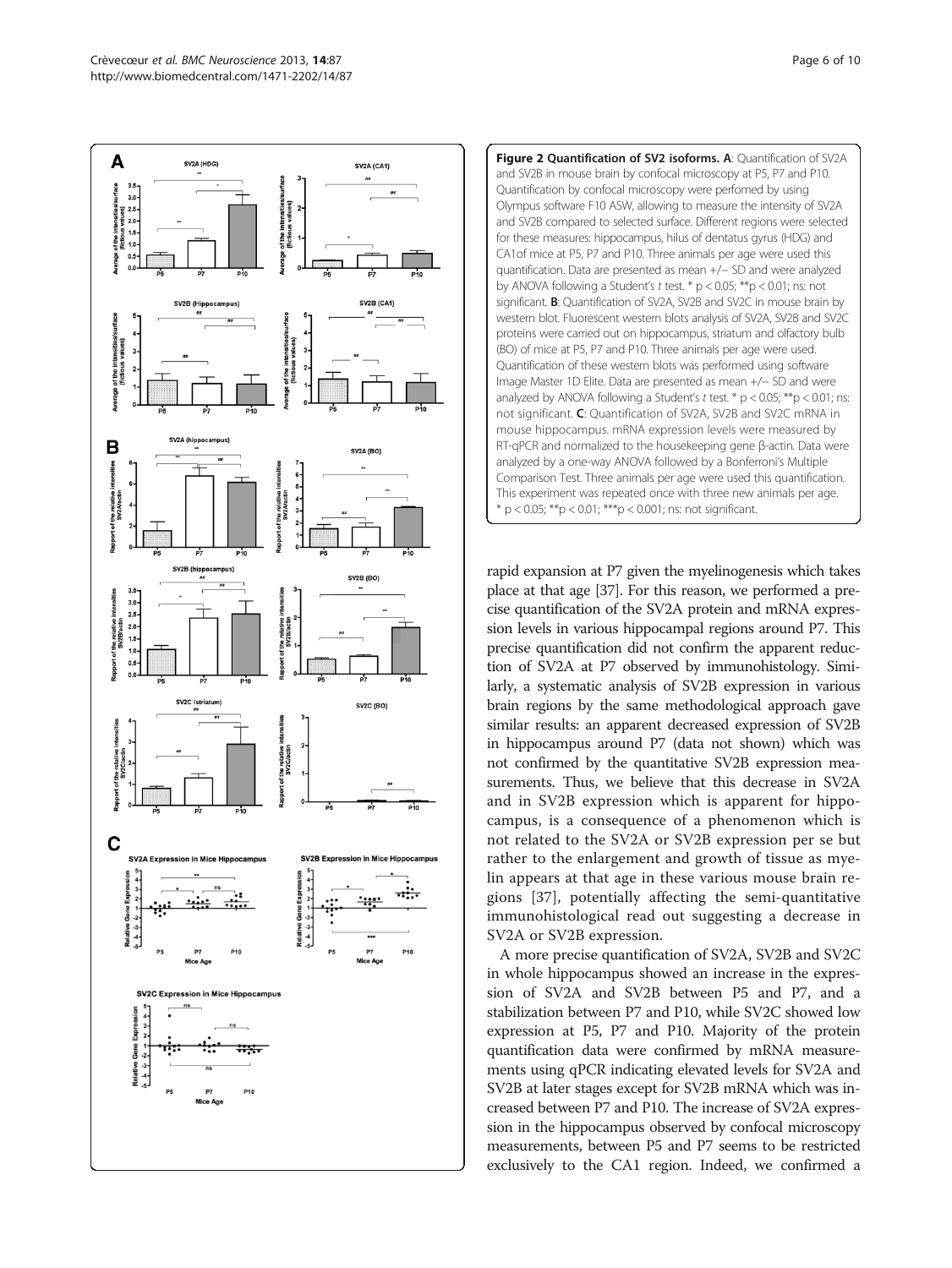<span id="page-6-0"></span>

higher SV2A expression by western blot in the CA1 after laser micro-dissection. The SV2A expression in hippocampus is thus different than the SV2B expression which progressively increases in CA1. An observation that could possibly explain that the absence of SV2A in KO mice at that age is followed by onset of epileptic seizures onset, while the absence of SV2B has no effect on seizure susceptibility [\[38,39](#page-9-0)]. In this context, as presynaptic calcium regulation by SV2 proteins have been hypothesized by studying SV2B KO mice, the question of the exact role of SV2A, the target of the anti epileptic drug levetiracetam, however remains despite intense research elusive.

We thus observed a sharp increase of SV2A expression in CA1 region at P7, the age of onset of epileptic seizures in SV2A KO animals [\[17\]](#page-9-0). SV2A is expressed as early as neurons differentiated, the question of the appearance of seizures only at a late developmental stage has to be addressed. On the other hand, the role of SV2A in seizure susceptibility could be linked to its presence in inhibitory neurons. When the seizures appear, GABA is changing from being an excitatory to an inhibitory transmitter [[40](#page-9-0)]. It was previously described, that P7 is the earliest developmental stage where a long-term potentiation in CA1

region in rats can be demonstrated suggesting an increase of synaptic plasticity at that age [\[41](#page-9-0)]. More recently, it has been demonstrated that levetiracetam controls more efficiently epileptic seizures when SV2A is highly expressed in tissue surrounding resected glioma [[42](#page-9-0)]. This observation together with our study suggests that a high level of SV2A expression is required to protect animals from epileptic seizures and for the efficacy of levetiracetam. This conclusion is consistent with the observation that SV2A (+/−) heterozygous mice are more prone to seizures in a range of various acute models as well as accelerated epileptogenesis [\[43,44\]](#page-9-0). Starting at P7, an age characterized by myelinogenesis in several telencephalic regions and by synaptic plasticity in CA1 region, a minimum SV2A level is required to protect animals from seizures. This potential "protective" effect of SV2A increased expression in CA1 at P7 is not compensate by SV2B either because SV2A exhibit specific function(s) different to SV2B or because SV2B expression does not increase in hippocampus at the same age. In this context, it can be speculated that levetiracetam could potentially increase the SV2A activity, whatever this activity is and consequently, thereby decreasing epileptic seizures. This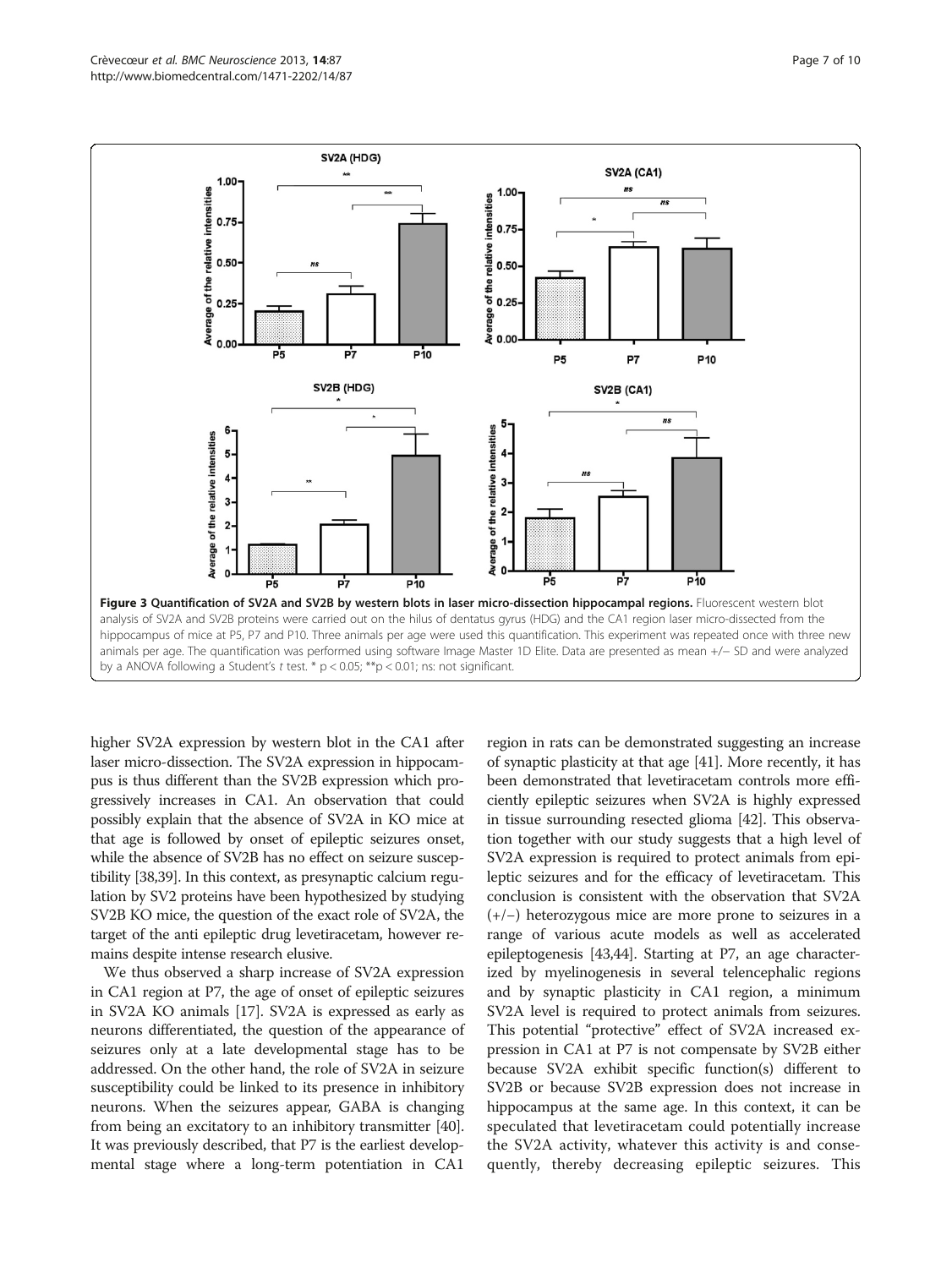putative role of levetiracetam is also sustained by the observation that brivaracetam, a compound which binds SV2A with a higher affinity than levetiracetam, exhibits more potent anticonvulsant properties in various acute epilepsy models [\[45](#page-9-0)].

# Conclusions

In this work, we study the pattern of SV2 isoforms expression during mouse brain development. By nonquantitative and quantitative approaches, we show an increased expression of SV2A restricted to the CA1 region at P7. These findings provide new elements to better understand the role of SV2A in the epileptic seizures.

#### Methods

#### Animals

In this study, we used mice (BALB/c) at different ages. Validation of SV2A, SV2B and SV2C antibodies were performed on SV2A KO, SV2B KO and SV2C KO mice. The SV2C KO mice were generated in UCB (UCB Pharma SA, Braine l'Alleud). Double SV2A/SV2B KO mice were purchased from Jackson® Laboratory (Bar Harbor, Maine USA) [\[17\]](#page-9-0). Animal care was in accordance with the declaration of Helsinki and followed the guidelines of the Belgium ministry of agriculture in agreement with European Community laboratory animal care and use regulation (86/609/ CEE, CE of J n°L358, 18 December 1986). Experimental researchs on animals were performed with the approval of ethics committee of the University of Liège. The number of the file from ethics committee is 1122 and accepted December 21, 2010.

# Numbers of animals

Regarding the results presented in the section entitled "[Immunohistofluorescence \(non quantitative\)](#page-1-0)", 5 animals per age were observed in sagittal sections, 4 or 5 animals per age in coronal sections. For the section entitled "[Quan](#page-1-0)[titative confocal immunofluorescence](#page-1-0)" 3 animals per age were used (Figure [2](#page-5-0)A). For the section entitled "[Laser mi](#page-4-0)[cro dissection and quantitative Western blot](#page-4-0)" (Figure [2B](#page-5-0)), 3 animals per age were used. In the Figure [2](#page-5-0)C and Figure [3](#page-6-0), 3 animals per age were used this quantification. This experiment was repeated once with three new animals per age.

#### Processing of tissue and sections

Mice were anaesthetized with a Nembutal® injection (Pentobarbital 60mg, Ceva Sante Animal®, Bruxelles, Belgium) before intracardiac perfusion with NaCl 0.9% (VWR International®, Prolabo), followed by paraformaldehyde (PAF) 4% (4.3g/l NaOH, 44g/l paraformaldehyde, 18.8 g/l  $NaH_2PO_4$ ) at 4°C. Brains were removed and postfixed in PAF 4% at 4°C over night (o/n), then cryoprotected for 48h in azide phosphate buffer saline (PBS) solution containing 30% sucrose before freezing at −80°C in a 2-methylbutane solution (Aldrich®, Germany). Forty micrometer thick coronal and sagittal sections were cut on a cryostat and stored at −20°C.

#### Immunolabelling and histology

Permeabilization and blocking of unspecific binding sites were performed by incubation at room temperature (RT) during 30 min in the blocking solution (10% donkey serum and 0.3% Triton X-100 in phosphate buffer saline, PBS). Primary antibodies were diluted in a solution containing 10% donkey serum (Jackson Immunoresearch Laboratories®, West Grove, PA, USA) and 0.1% Triton X-100 in PBS (carrier solution). Commercially available antibodies directed against SV2A (1:200, Abcam®, Cambridge, UK), SV2B (1:500, SYSY<sup>®</sup>, Göttingen, Germany) and SV2C (1:500, SYSY®) were used. Brain sections or fixed cells were incubated with primary antibodies at RT for 2h or at 4°C o/n. Three 15 min washes were performed in PBS at RT. rhodamine-Red-X or RRX-conjugated secondary antibodies were used (Jackson Immunoresearch Laboratories®). All secondary antibodies were diluted 1:500 in the carrier solution. Finally, tissue sections were washed three times with PBS and coverslip added using DAPI-containing Vectashield® solution (Hard Set Mounting Medium®, Vector laboratory, Burlingame, CA, USA). The slides were stored in the dark at 4°C. Selectivity was confirmed by absence of staining on slices from SV2A KO, SV2B KO and SV2C KO mice. In addition, the specificity of the antibodies was confirmed by blocking peptides (Abcam® for SV2A peptide and SYSY® for SV2B and SV2C peptides). Incubation in absence of primary antibody resulted in a complete loss of detectable signal.

#### Image acquisition data analysis

Immunostained sections were examined using the Olympus Fluoview FV1000 confocal microscope (Olympus<sup>®</sup> Europa, GmbH, Hamburg, Germany). The level of immunohistofluorescence was semi-quantitatively assessed based on the signal intensity and scored in four classes (no labelling, low, medium and intense fluorescence and brightness) by two independent blinded observers. The quantification by confocal microscopy was performed using Olympus software F10 ASW.

#### Western blotting

Non-fixed mouse brain was cut using a vibratome (Leicamicrosystems®, Grand-Bigard, Belgium) to obtain slices. The microdissection of the slices were used to dissect region of interest in the hippocampus. Protein extraction was performed on whole tissue using lysis buffer (Triton X-100, PBS 0.1 M, NaCl 1.5 M, EDTA 0.5 M). After incubation for 15 min on ice, the lysate was centrifuged for 10 min at 4°C at 10 000 G. Supernatant was collected and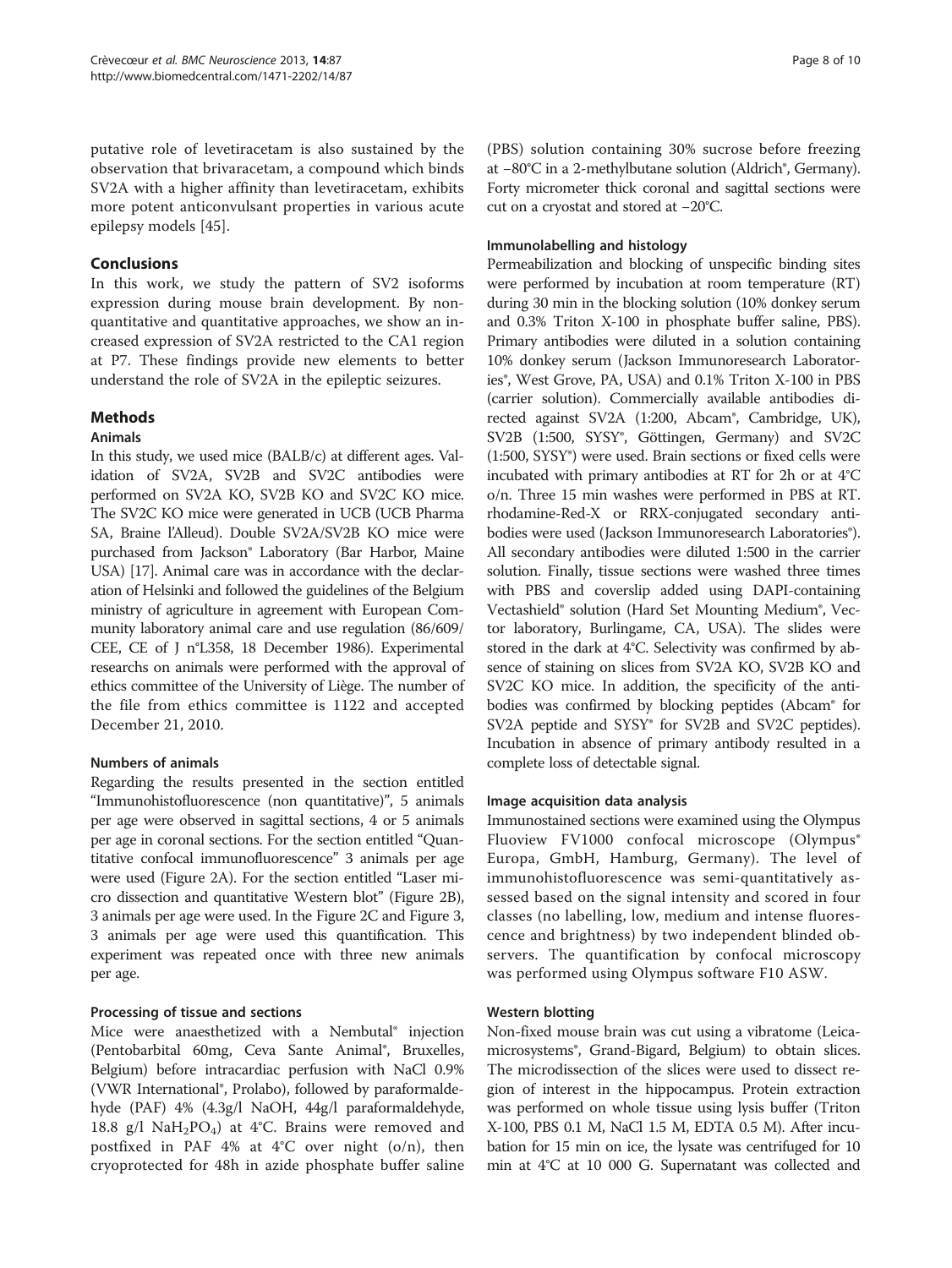<span id="page-8-0"></span>stored at −80°C for western blots analysis. Samples were diluted in loading buffer (Tris 106 mM, Tris base 141 mM, LDS 2%, Glycerol 10%, EDTA 0,51 mM, SERVA Blue G250 0.22 mM and red Phenol 0.175 mM, pH: 8.5) and boiled for 5 min. Microdissected hippocampus were directly added to the loading buffer and incubated for 30 min in an ultrasonic bath. Samples were then boiled for 10 min. Proteins were separated using a 10% polyacrylamide commercial gel (NuPage®, Invitrogen®, Merelbeke, Belgium) for 55 min at 200 volts (buffer: MOPS 50 mM, Tris Base 50 mM, SDS 0.1% and EDTA 1 mM, pH: 7.7) and transferred on a PVDF membrane (Roche®, Basel, Switzerland) for 60 min at 30 volts (buffer: Bicine 50 mM, Tris Base 50 mM and SDS 0.1%, pH 8.24). Membrane blocking was performed by incubation for 1 h in a blocking solution (0.2% I-Block in PBS-Tween, Tropix®). Then, the membranes were incubated for 2 h at RT in the presence of primary antibody directed against SV2A (1:2000, Abcam®), SV2B (1:10000, SYSY®) or SV2C (1:5000, SYSY®). After three washing steps in PBS-Tween solution (Tris 50mM, NaCl 120mM and Tween 0.2%, pH 7.6), the membranes were incubated for 1h with a secondary fluorescent antibody (Cy-5 conjugated anti-rabbit IgG, Jackson Immunoresearch Laboratories®) at RT. After three additional washes, the membranes were incubated at 37°C for 1 h in the dark in SuperSignal West Pico Chemiluminescent Substrate (Thermo Fisher Scientific®, Erembodegem, Belgium). Western blots were revealed using typhoon 9400 (Amersham Pharmacia Biotech®, GE Healthcare Lifesciences, Diegem, Belgium). The quantification of western blots was performed by Image Master 1D Elite software (Amersham Pharmacia Biotech<sup>®</sup>, GE Healthcare Lifesciences).

#### RNA purification and quantification

RNA extraction was performed with the RNeasy (Qiagen®, Venlo, Netherlands). One μg of total RNA was used to synthesize cDNA with the Applied Biosystems high capacity cDNA reverse transcription kit in a total volume of 100 μl following the manufacturer's protocol (Life Technologies Corporation®, Carlsbad, California). Taqman Real-Time Quantitative PCR reactions (qPCR) were performed with the ABI 7900HT Sequence Detection System. Undiluted, 10× and 100× diluted cDNA were analyzed in duplicate for SV2A, SV2B and SV2C expression, using inventoried (SV2A and SV2B) and made to order (SV2C) Applied Biosystems TaqMan gene expression assays. Cq values were obtained (Applied Biosystems<sup>®</sup> SDS 2.3 software) using automatic threshold and baseline. To normalize the Cq values to the amount of cDNA per well (ΔCq), mouse β-actin was used as endogenous control. Relative gene expression was calculated with the formula  $2^{-\Delta\Delta Cq}$  [\[46](#page-9-0)], with the mean of the  $\Delta Cq$  of the P5 samples as calibrator to obtain the ΔCq.

#### Statistical analysis

All numerical analysis were performed using GraphPad Prism software. Statistical analysis was performed using two-way analysis of variance (ANOVA) followed by a Student's t post-test. Data are presented as mean with standard deviation of mean (Mean +/− SD). p value < 0,05 was considered significant. For qPCR: One-way ANOVA followed by a Bonferroni's Multiple Comparison Test was used.

# Additional files

[Additional file 1:](http://www.biomedcentral.com/content/supplementary/1471-2202-14-87-S1.tiff) Validation of antibodies anti- SV2A, SV2B, SV2C on WT,SV2A KO (SV2A−/−) and SV2B KO (SV2B−/−) mice at P7. Representative fluorescence images of SV2A, SV2B and SV2C labelling in the hippocampus (H) of WT, SV2A KO (SV2A−/−) and SV2B KO (SV2B−/−) mice at P7. Nuclei were counterstained with DAPI (blue). Original magnification 40X.

[Additional file 2:](http://www.biomedcentral.com/content/supplementary/1471-2202-14-87-S2.tiff) Validation of antibodies anti- SV2A, SV2B, SV2C on SV2A KO (SV2A-/-) mice and using blocking peptide. Fluorescent images of SV2A labelling in the hippocampus (H) of WT, SV2A KO (heterozygous) or SV2A KO (homozygous) mice. For SV2B and SV2C, blocking peptides were used at different concentration (1 ng/mL; 10 ng/mL; 100 ng/mL; 1000 ng/mL). Nuclei were counterstained with DAPI (blue). Substantia Nigra (SN). Original magnification 40X.

#### Abbreviations

AED: Anti-epileptic drug; ANOVA: Two-way analysis of variance; CNS: Central nervous system; DG: Dentatus gyrus; E12: Embryonic day 12; KO: Knock-out; MFS: Major facilitator superfamily; P7: Post-natal 7; PBS: Phosphate buffer saline; RT: Room temperature; SV2: Synaptic vesicle protein 2.

#### Competing interests

CV and PF are employees of UCB Pharma SA. The authors declare that they have no competing interests.

#### Authors' contributions

JC, PF, MeD, CV and BR carried out the studies and participated in the data analysis. JC, PF, BR drafted the manuscript. CT, GM and MaD helped in the last version of the manuscript. GM contributed to the conception and design of the project. BR conceived the study, participated in its design and coordination. All authors read and approved the final manuscript.

#### Acknowledgements

This work was supported by SPW (Service Public de Wallonie), DG06, Neurocom project, [convention n°716747].

#### Author details

<sup>1</sup> Laboratory of Developmental Neurobiology, GIGA-Neurosciences, University of Liege, Sart Tilman, Liege B-4000, Belgium. <sup>2</sup> Laboratory of Neuropathology GIGA-Neurosciences, University of Liege, Sart Tilman, Liege B-4000, Belgium. <sup>3</sup>Departement of Neurology, CHU, University of Liege, Sart Tilman, Liege B-4000, Belgium. <sup>4</sup>Laboratory of Developmental Neurobiology, GIGA-Development, Stem Cells and Regenerative Medicine, University of Liege, Sart Tilman, Liege B-4000, Belgium. <sup>5</sup>UCB Pharma S.A., CNS Research Braine-l'Alleud B-1420, Belgium.

#### Received: 26 June 2012 Accepted: 5 August 2013 Published: 9 August 2013

#### References

- 1. Bajjalieh SM, Peterson K, Shinghal R, Scheller RH: SV2, a brain synaptic vesicle protein homologous to bacterial transporters. Science 1992, 257(5074):1271–1273.
- 2. Bindra PS, Knowles R, Buckley KM: Conservation of the amino acid sequence of SV2, a transmembrane transporter in synaptic vesicles and endocrine cells. Gene 1993, 137(2):299–302.